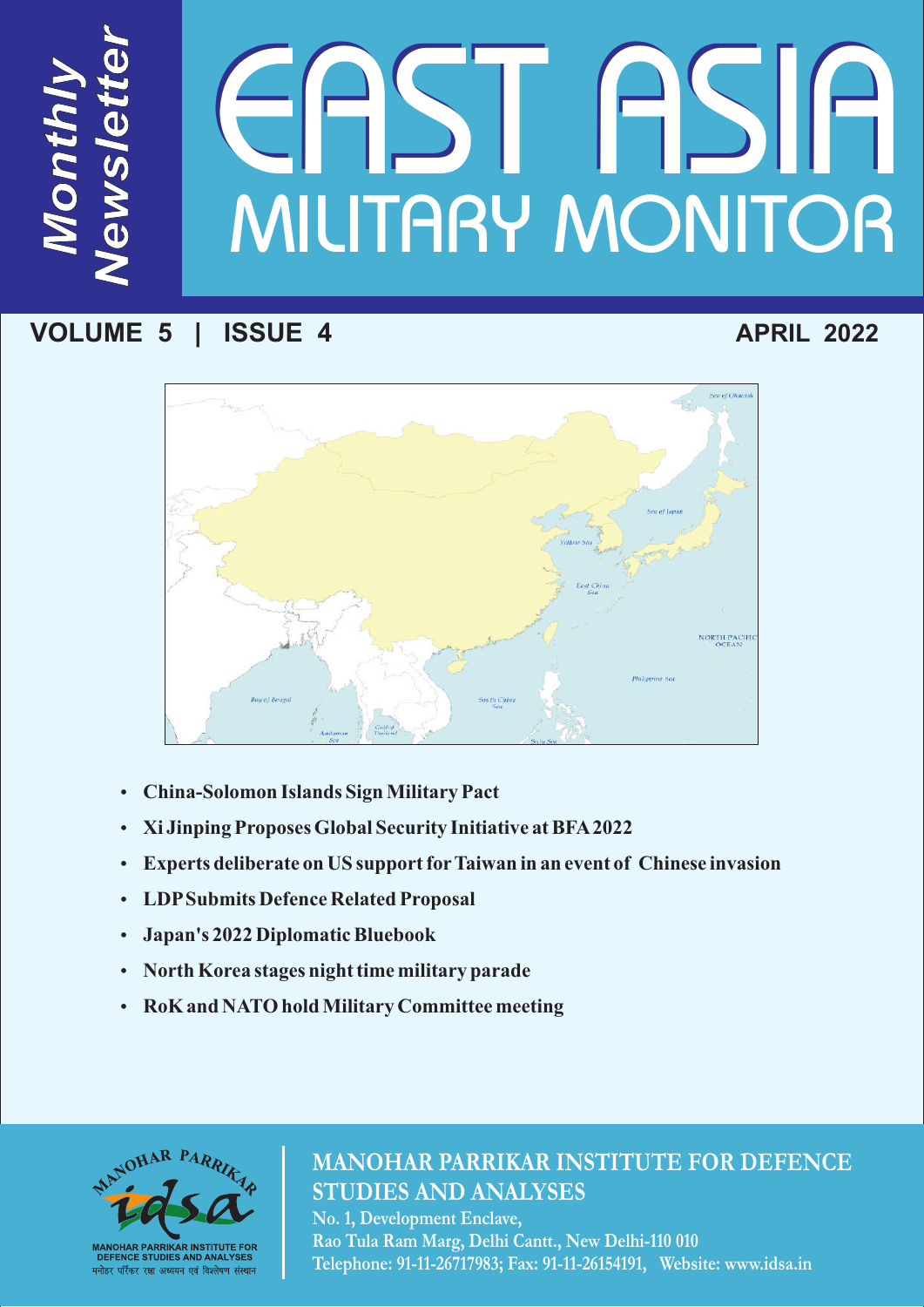## **CHINA**

#### **China, Solomon Islands Sign Military Pact**

Amidst intense speculation regarding the security agreement between China and the Solomon Islands, the Chinese foreign ministry spokesperson Wang Wenbin [confirmed](https://english.news.cn/20220420/35ff8e74edbe40978cd6da3fb522b296/c.html) on 19 April during a press briefing that China and the Solomon Islands signed an inter-governmental framework in March. According to Chinese state news agency [Xinhua,](https://english.news.cn/20220420/35ff8e74edbe40978cd6da3fb522b296/c.html) the pact promotes longterm stability in the Solomon Islands, along with safeguarding social order, providing humanitarian aid, and helping cope with natural disasters. Due to its considerable geopolitical and military implications, the news of the signing of the security pact created widespread [alarm](https://www.aljazeera.com/news/2022/4/20/explainer-solomon-islands-china-security-pact-concern) amongst China's neighbours and the United States (US). However, both the Solomon Islands and China sought to assuage fears expressed by the concerned countries. On 29 March, the Solomon Islands' Prime Minister declared to the nation's parliament that the deal with Beijing largely addresses the Islands' internal security situation. Likewise, Wang Wenbin [stated](https://www.fmprc.gov.cn/mfa_eng/xwfw_665399/s2510_665401/202204/t20220425_10673526.html) at another press conference held on 25 April, that "the speculation that China will build a military base in the Solomon Islands is pure disinformation fabricated by a handful of people who harbour ulterior motives".

#### **Xi Jinping Proposes Global Security Initiative at BFA 2022**

Chinese President Xi Jinping [proposed](http://english.www.gov.cn/news/topnews/202204/21/content_WS6260ce52c6d02e5335329bb3.html#:~:text=BEIJING%20%E2%80%94%20President%20Xi%20Jinping%20proposed,Conference%202022%20on%20April%2021.) a 'Global Security Initiative' on 21 April in a speech at the opening ceremony of the Boao Forum for Asia Annual Conference 2022. The proposed plan highlighted [six broad](https://www.newindianexpress.com/world/2022/apr/21/xi-calls-for-asian-unity-against-outsiders-proposes-global-security-initiative-amidst-ukraine-war-2444803.html)  [areas](https://www.newindianexpress.com/world/2022/apr/21/xi-calls-for-asian-unity-against-outsiders-proposes-global-security-initiative-amidst-ukraine-war-2444803.html) of focus — comprehensive and cooperative security, commitment to sovereignty and territorial integrity, rejection of Cold War dynamics, opposition to the pursuit of individual security at the cost of others, and maintenance of security in traditional and non-traditional domains such as terrorism, climate change, cybersecurity, and biosecurity. Following

Xi's speech, the Chinese Foreign Minister Wang Yi published an article in the *People's Daily* [stating](https://www.thehindu.com/news/international/xis-global-security-initiative-looks-to-counter-quad/article65363978.ece) that the Global Security Initiative would oppose disruption of the international order and would "build an Asian security model of mutual respect, openness and integration". Further, in a regular press briefing held on 23 April, Wang Wenbin [stated](https://english.news.cn/20220423/66511d44ca634963b03dfd5120a115ef/c.html) that "the Global Security Initiative upholds true multilateralism. It is open to the world and welcomes the participation of all countries." In this context, it is noteworthy that the 'Global Security Initiative' does not offer anything that is conceptually new and is a reiteration of political values that have already been specified by Chinese leaders on numerous occasions. However, its emergence during the Ukraine war with emphasis on Asian security has [concerned](https://thediplomat.com/2022/05/chinas-xi-proposes-global-security-initiative/) political experts about China's intentions regarding Asia in the aftermath of the war.

Incidentally some political experts have opined that the Chinese military is closely studying Russia's military performance in Ukraine to assess whether the People's Liberation Army (PLA) would be able to pull off a more complex operation in Taiwan after its [military modernisation.](https://www.military.com/daily-news/2022/04/20/china-looks-learn-russian-failures-ukraine.html) Learning from the Russian [debacle,](https://timesofindia.indiatimes.com/world/europe/russias-ukrainian-quagmire-providing-tough-lessons-for-china/articleshow/91214706.cms) one scholar observed that the PLA might be considering a more rapid military dominance tactic towards the Taiwanese forces for securing their advantage. Not only that, the scenario in Taiwan provides many more logistical challenges than those being faced by the Russian forces in Ukraine; the information warfare would be far more challenging for the PLA.

## **TAIWAN**

#### **Experts deliberate on US support for Taiwan in the event of Chinese invasion**

Following the Russian invasion of Ukraine, *Foreign Policy* and William & Mary's Global Research Institute collaborated to conduct a [survey](https://www.taipeitimes.com/News/taiwan/archives/2022/04/04/2003775990) to gauge the level of support in the US about Washington's commitment to Taiwan's defence in an event of a Chinese invasion of the island.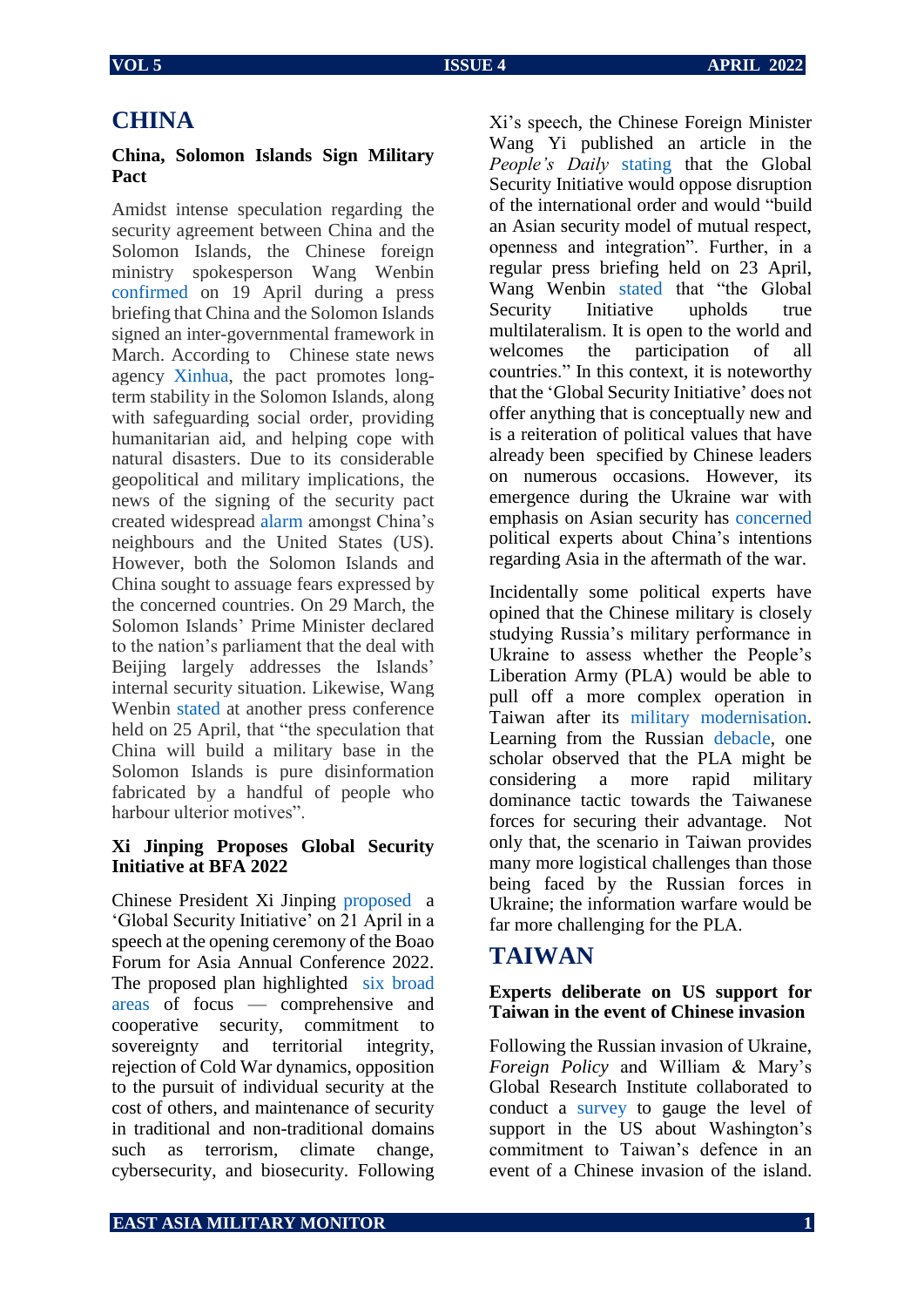The survey was conducted from 10 to 14 March, involving 866 academics from various universities in the US. They were asked primarily about potential measures that the US could undertake if China uses military force against Taiwan. The survey revealed that 94 per cent of the respondents supported sanctions against Chinese leaders and 83 per cent of them wanted the US government to send "additional arms and military supplies to Taiwan. In terms of a US military response, 72 per cent favoured "deploying US military forces in the region and only 18 per cent thought that the US should initiate direct military action against China.

The Ukraine crisis has prompted Taiwanese experts to analyse and assess their own security situation vis-à-vis China and the possibility of a Chinese invasion of Taiwan. Among the various scenarios discussed, one is that while invading Taiwan proper is still a low probability, Xi Jinping can authorise the invasion of Kinmen County or any other outlying island of Taiwan. Since this invasion would not affect Taiwan, international support for Taiwan, including any possible US sanctions against China, may not be forthcoming.

### **JAPAN**

#### **LDP Submits Defence Related Proposal**

In April, the ruling Liberal Democratic Party (LDP) submitted their [proposal](https://www.japantimes.co.jp/news/2022/04/27/national/japan-strike-capability-budget-proposal/) regarding the revision of three important defence documents to Prime Minister Fumio Kishida and Defense Minister Nobuo Kishi, namely, Japan's National Security Strategy (NSS), National Defense Programme Guidelines (NDPG) and the Medium-Term Defense Force Build-up Programme (MTDP). If approved, this will be the first revision of the NSS since 2013.

The LDP's proposal reflected on Moscow's invasion in Ukraine, advancements in Pyongyang's missile and nuclear programmes, and Beijing's increasing assertiveness around Taiwan. It recommended that the government undertake steps ensuring Tokyo's security

"without being constrained by precedents". Accordingly, the proposal suggested acquiring "counterstrike capabilities" to attack enemy bases and command-andcontrol nodes. Given the reservations with the term "pre-emptive strike capabilities" under the constitution, the LDP recommended that the government could employ the term "counterstrike capabilities" in order to alleviate fears among the public and the coalition partner, Komeito. It further suggested doubling the defence spending to two per cent of the GDP over five years and emphasised that it is very important to secure the necessary defence capabilities in a timely manner, given that the security environment around Japan is likely to become even more severe over the next decade. While advancing its recommendation, the LDP also noted Germany's policy shift to increase its defence budget in the wake of the war in Ukraine. However, the proposal did not include the call made by former Prime Minister Shinzo Abe to consider discussion on a NATO-style nuclear weapons-sharing deal with Washington. As Japan reviewed its key security documents, the LDP called for formulating a National Defense Strategy instead of the NDPG, and a Defense Force Development Plan to replace the MTDP. It was suggested that "acquiring counterstrike capabilities that can target both enemy bases and command posts would give Japan more options for retaliating against mobileand submarine-launched missiles and serve as a deterrent against possible attacks".

In a related development, media reports indicated that Japan may opt to [classify](https://english.kyodonews.net/news/2022/05/db8a4d92a19e-japan-eyes-classifying-defense-guidelines-amid-china-russia-threats.html) portions of the NDPG following recommendations by the LDP, in addition to the suggestions made by security experts invited to the government's closed-door hearings. However, there is a view that it would be difficult to review Japan's security strategy in case the Guidelines come under the 2014 secrecy law.

#### **Japan's 2022 Diplomatic Bluebook**

Japan's Ministry of Foreign Affairs published the 2022 edition of the